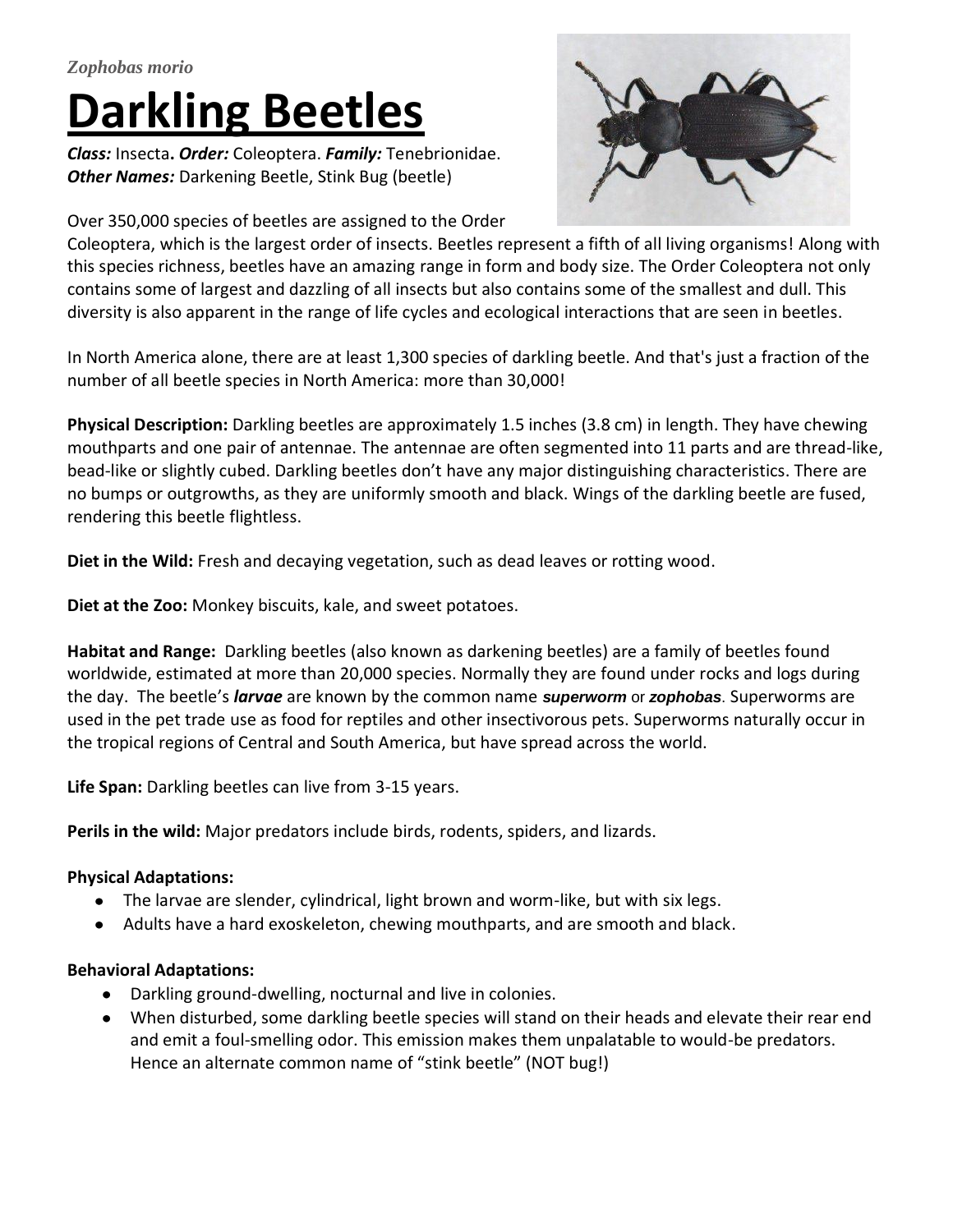#### **Reproduction and Development:**

- $\bullet$ The beetles larvae resemble very large [mealworms](http://www.enotes.com/topic/Mealworm) (super mealworms), about 1½ to 2¼ inches long.
- Darkling beetles exhibit *complete metamorphosis*. The larval stage may molt 9-20 times. Once they  $\bullet$ reach full size, the larvae *pupate*, form a *pupa*, and later emerge as large white colored beetle which will gradually darken to black beetles. The larvae will not pupate if kept in a container with many other larvae, where they receive constant bodily contact.



### **Additional Information:**

- $\bullet$ In many countries, superworms and mealworms are cooked and eaten by humans. The taste is described as similar to almonds.
- Mealworms and darkling beetles are rarely seen in the wild, but when they are, it is likely to be in a  $\bullet$ field where wild grasses flourish and seeds are plentiful. They are most often found in barns, grain storage facilities, and food preparation areas. The beetle has benefited by living close to human enterprises, as we provide a much better environment for the success of mealworms than could be found in the natural world. For this reason mealworms have become a minor pest in grain storage areas.

#### **Conservation Connection:**

Although we may think of insects as pests, people would have a hard time if insects were to disappear. Many of them produce useful materials: honey and bees wax from bees, silk from silkworms and other products. More important, however, insects are necessary for the pollination of many vegetables, fruits, flowers and other plants.

Insects and higher plants have formed relationships which are to each other's advantage. Insects exploit the flower for food, and flowers exploit the insect for pollination. Among these mutual adaptations are amazing devices of allurements, traps, special structures, precise timing and so on.

Many insects are predators of harmful insects, helping out gardeners and farmers. Dead animals may be quickly consumed by the larva stage of flies and beetles. In turn many insects also are a source of food for many species of birds, fish, amphibians, mammals and reptiles.

**Conservation Status:** Darkling beetles are common throughout the world.

**Conservation Efforts:** N/A